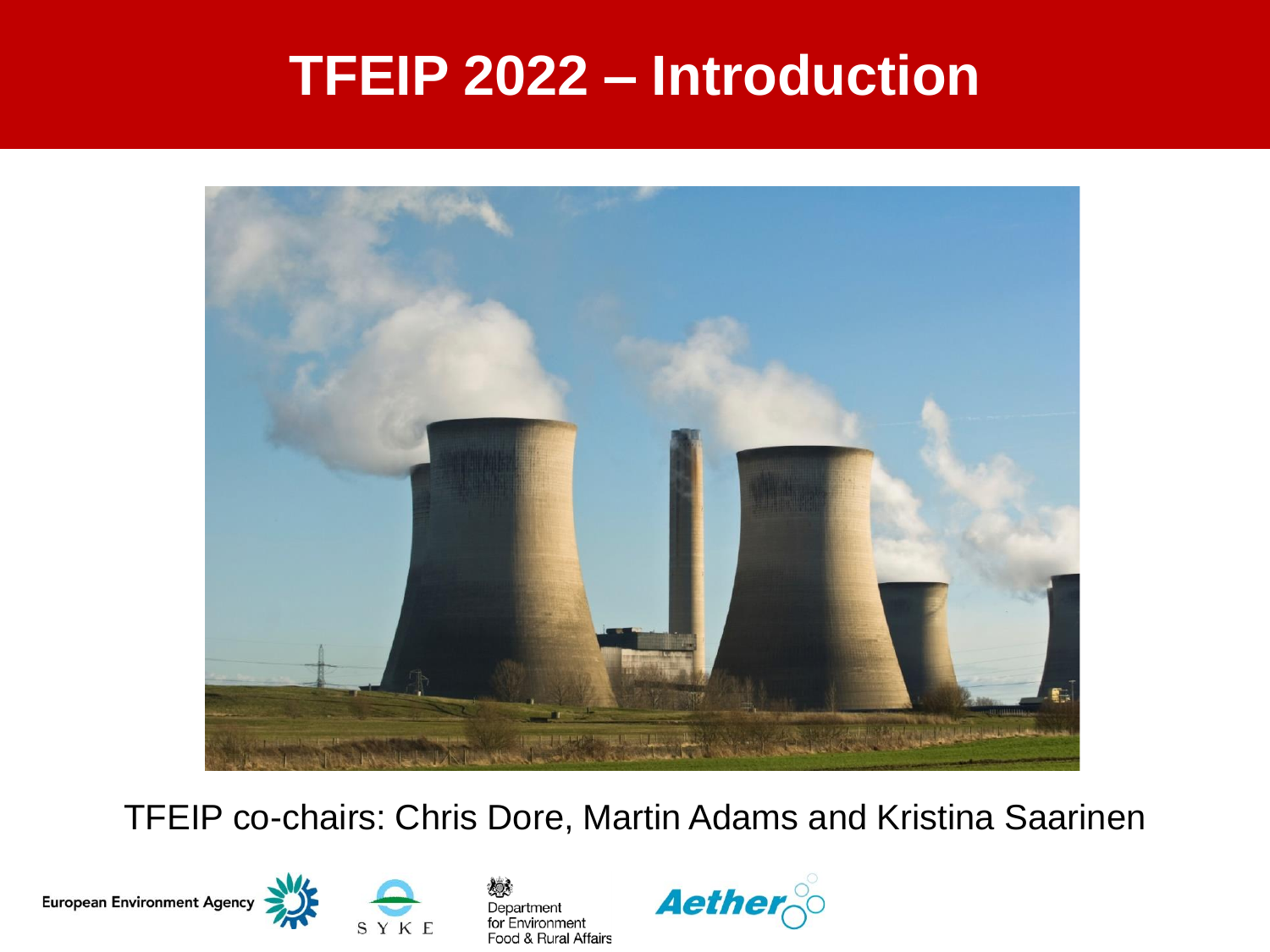# **1. Work Completed since SB2021**



## **Updated Technical Guidance**

- **Adjustments** (within an ERC framework)
- Emissions from **solvents**
- **Agriculture** not finalized/circulated

**Contributions to GP Review discussions and documents provided where appropriate.**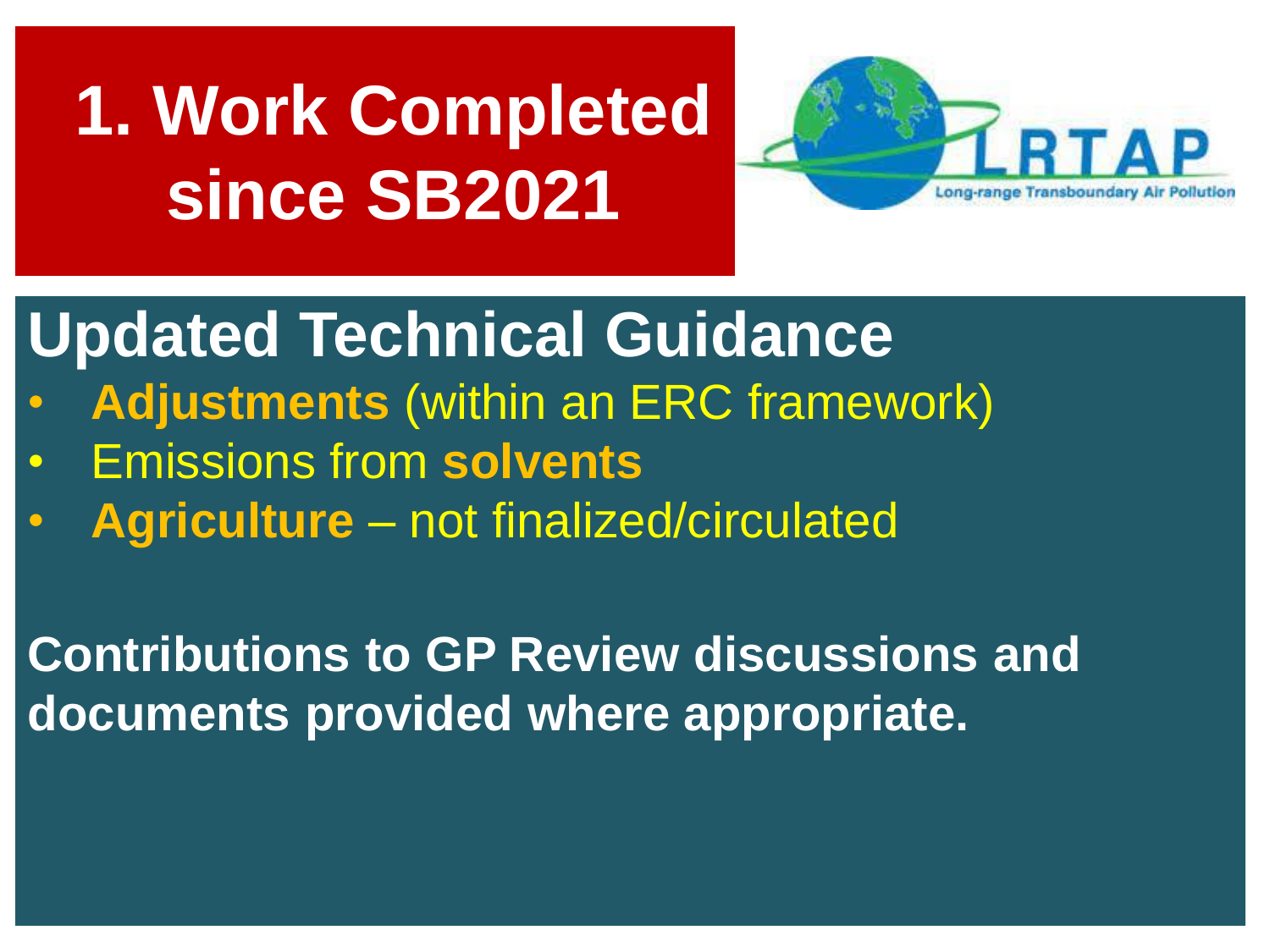# **2 TFEIP Management**



### **EIONET**

Direct support from the EEA's EIONET has stopped

### **Expert Panels**

- Changes to TFEIP's expert panel leads
- Combustion & Industry

#### New panels/roles

- **Waste**
- **User Engagement**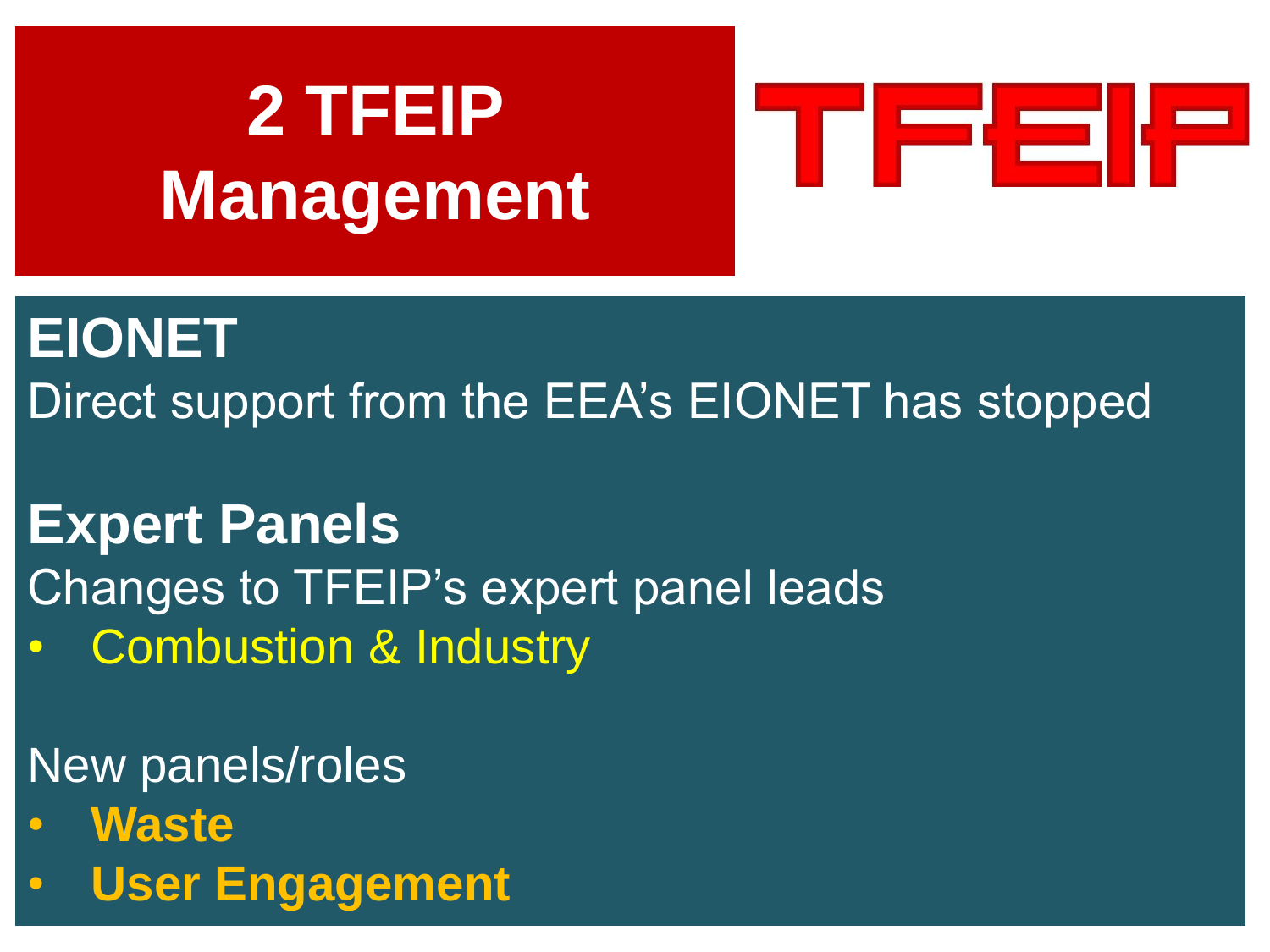**3. Updating the EMEP/EEA Guidebook**



- **To be finalised by May 2023 (at TFEIP2023)**
- **Work to be primarily undertaken across the second half of 2022**
- **Updating rather than fundamental changes, and dependent on resources**
- **Of particular focus are:**
	- Methods that account for changes in temperature
	- Regionally specific EFs (where appropriate/possible)

#### • **… all dependent on securing funds/support**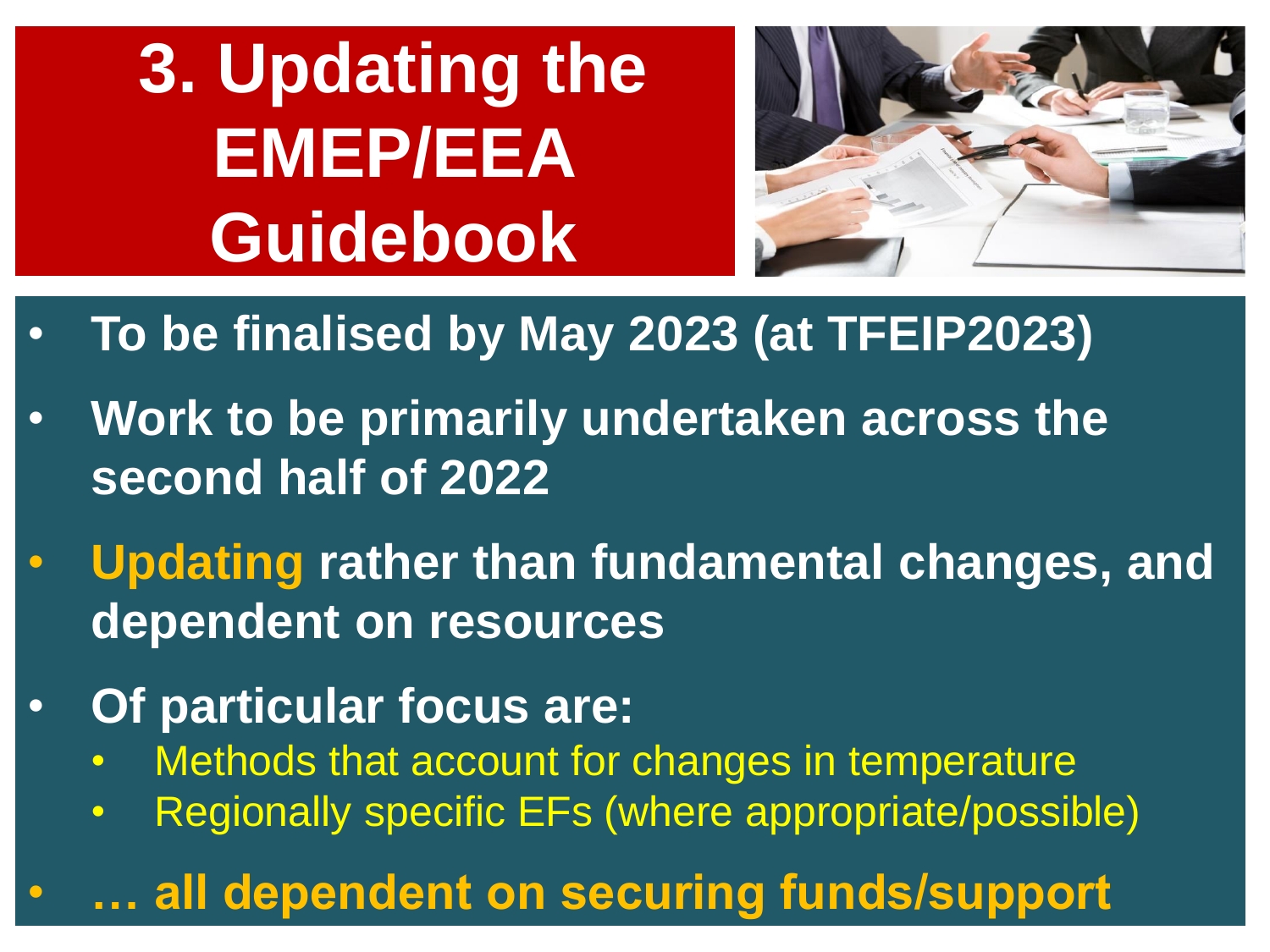# **4. Other Priorities:**



#### **Annex IV Projections reporting template:**

Updates to be agreed.

#### **Review of Emissions Reporting Guidelines** • **A "simple" update** for clarification/corrections

- We will also discuss reporting in more detail, in preparation for the possible revision of the Gothenburg Protocol
- A **technical working paper** might help to support future discussions.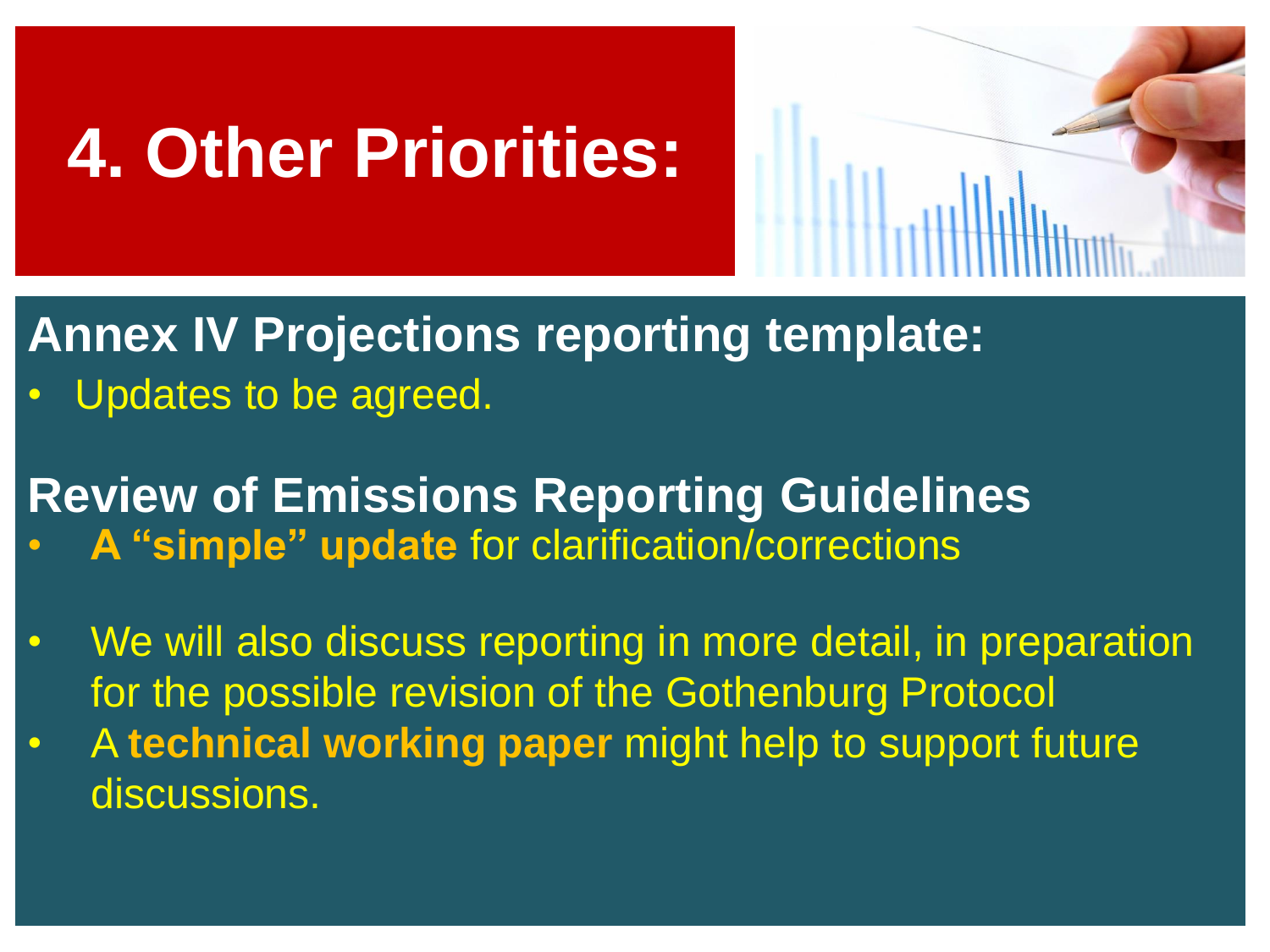



#### **Condensables**

• TFEIP to contribute to the ad hoc group as resources permit.

#### **Review of the Gothenburg Protocol**

More on this later.